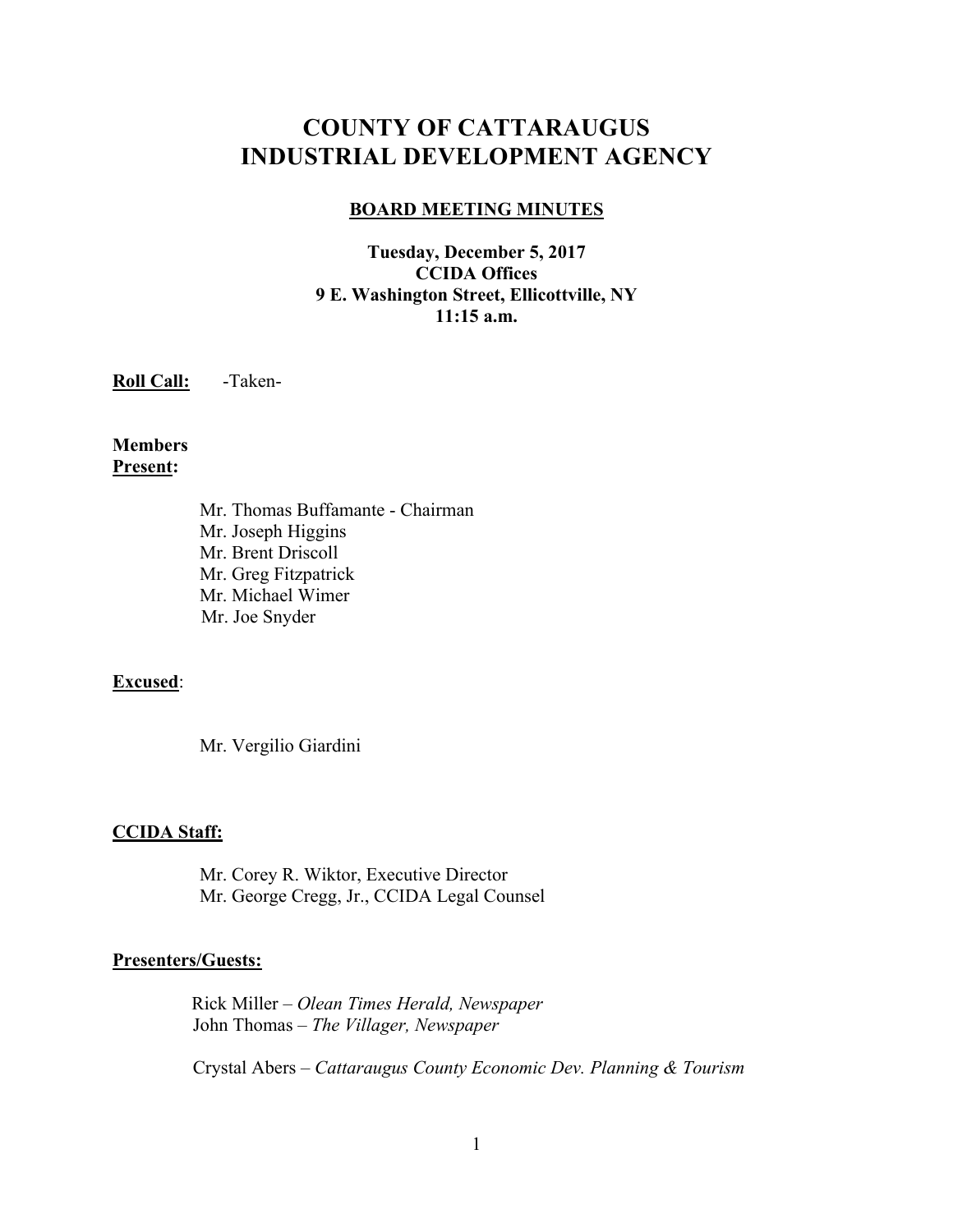Chairman Thomas Buffamante called the meeting to order at 11:20 a.m.

A roll call of the Board of Directors of the CCIDA was taken; Mr. Giardini was excused due to prior business commitments.

### **APPROVAL OF MINUTES**:

**A Motion** was made by Brent Driscoll, with a second by Michael Wimer to accept the October 24, 2017 CCIDA Board Meeting Minutes as presented to the CCIDA Board. **Motion Carried**

# **\*CCIDA Active Project Update:**

# **-Six Smiths Properties, LLC.**

Six Smith Properties, LLC. submitted a Sale Leaseback Application to the County of Cattaraugus Industrial Development Agency (CCIDA) on June 6, 2017 to consider their application for the complete renovation of two (2) buildings in the Village of Randolph, New York. Mr. Reid Smith, resident of Randolph is looking to undertake this proposed development in the Historic Village of Randolph.

The initial projects calls for stabilization of the buildings, build outs to include a Laundromat, and mixed use commercial space. Located upstairs of the buildings, will be new apartments, offering a desired option for people looking to live in the Village. Our help will allow the developer to invest and reclaim two very significant buildings in the Village, which will not only add housing (rental), which is needed, but will also increase sales tax and real property tax in the City/County.

Minor work, clean up and some renovations have been started on this project. We are happy to report; the IDA should be closing on the inducements within a couple of weeks. Mr. Smith is committed to using local contractors and suppliers for purposes of this key renovation project.

This is a very exciting adaptive reuse project to be taking place in Randolph, NY. The project developer is looking to hire 4-5 local tradesmen to work with him on the renovation of these two buildings and he will be using local retailers within Chautauqua and Cattaraugus Counties for all his appliance needs. Mr. Wiktor stated that both buildings have been vacant for a considerable amount of time and with the adaptive reuse program that we offer it will be a good start on the revitalization of the Village of Randolph, NY. Mr. Smith has also reached out to the Randolph School in regards to teacher housing that he will have available right in the Village of Randolph. *Total project cost/investment is roughly \$300,000.*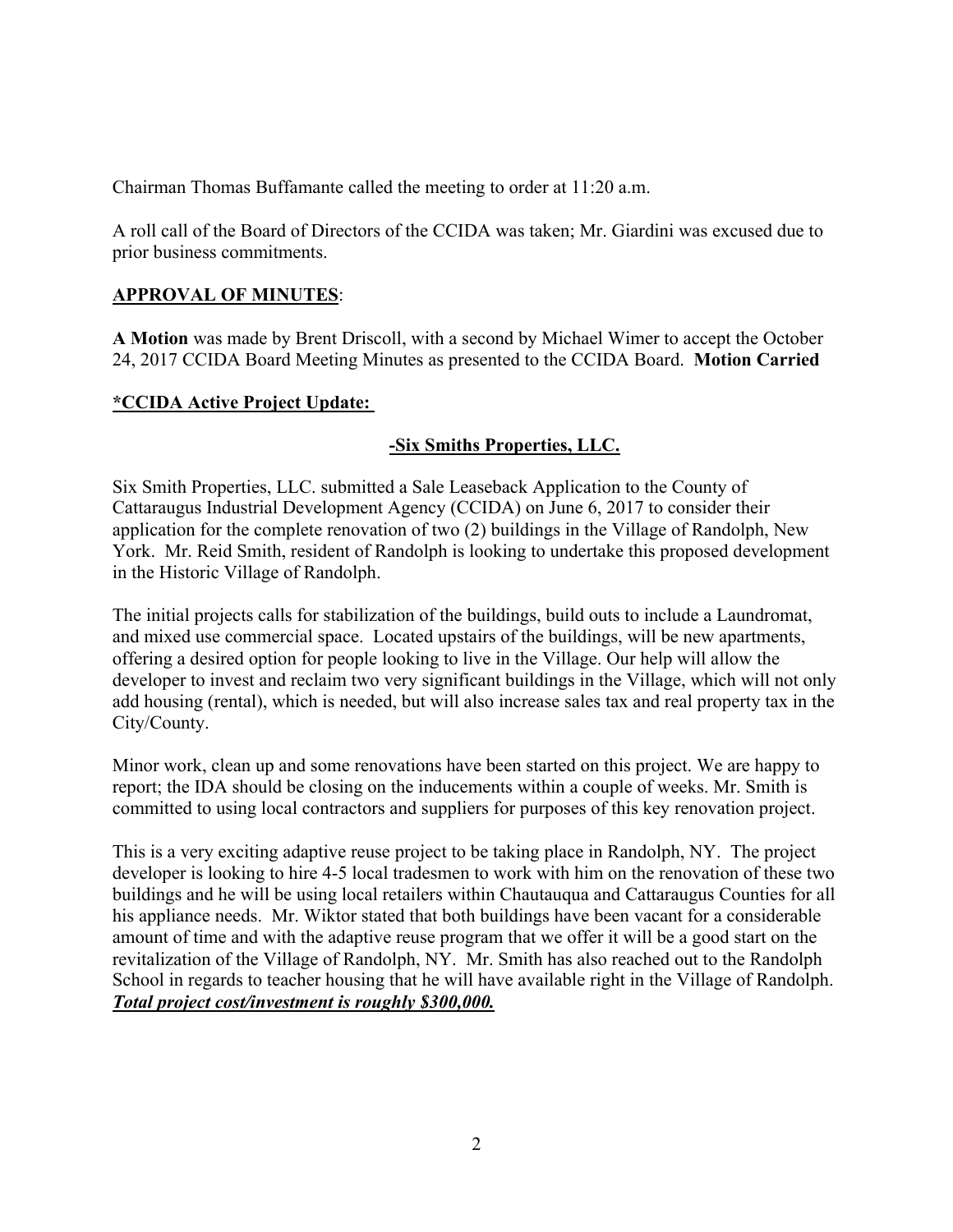### **FINANCIAL REPORT:**

**A Motion** was made by Joseph Higgins seconded by Brent Driscoll to accept the October and November 2017 financial statements as prepared. **Motion - Carried**

**October & November Income:** Income for the months of October and November 2017 was received from the following: Olean Gateway, LLC \$15,000 Admin. Fee for Project Closing, Win Sum Ski Corp. \$14,998 for Sales Tax Letters relating to current project, and CCCRC to the CCIDA \$5,000 from Admin. Service Agreement for services billed to the CRC. **This equals to a total income for the months of October/November of \$34,998.00**

A Motion was made by Joseph Higgins, seconded by Michael Wimer to make **final approval** of the 2018 CCIDA Budget as prepared. **Motion - Carried**

We currently have two (3) projects in the closing stages (Solar projects, Six Smith's  $\&$ HoliMont) If all of these close it would put the CCIDA in the black for the year. We also anticipate one or two new applications to be submitted to the CCIDA in the first quarter of 2018.

Mr. Wiktor also mentioned that we have been working on getting the Engagement Letter from RA Mercer for the 2017 CCIDA/CCCRC Audit to be done in February 2018 and presented to the CCIDA Board in March 2018.

### **\*Executive Directors Report:**

### **-Internal (IDA Meetings/Discussions):**

- $\checkmark$  Mr. Joseph Higgins wanted to mention that a huge amount of work went into the brochure that was done by Crystal Abers and her staff within the Economic Development Department in regards to the Allegany River Valley Trail. Mr. Higgins stated that he can't thank Crystals department enough for the excellent job that they did for him in updating and completing this task for him, when he didn't know where he should start to get this brochure done.
- $\checkmark$  Mr. Wiktor mentioned that Holiday Valley is celebrating their 60 year anniversary on January 7, 2018. This is a major milestone for them to achieve and they have done an excellent job in continuing to reinvest in their facility.
- ! Recently submitted a property site requests from Invest Buffalo Niagara, in relation to *Project Lesson, Project & Land Slide.* We hope to be conducting personal meetings and further tours in the coming weeks.
- $\checkmark$  Continued discussions with a Canadian manufacturer in regards to setting up shop here in Cattaraugus County. I have also met with the firm's realtor to discuss land options within the County. We hope to hear more on this over the next several weeks.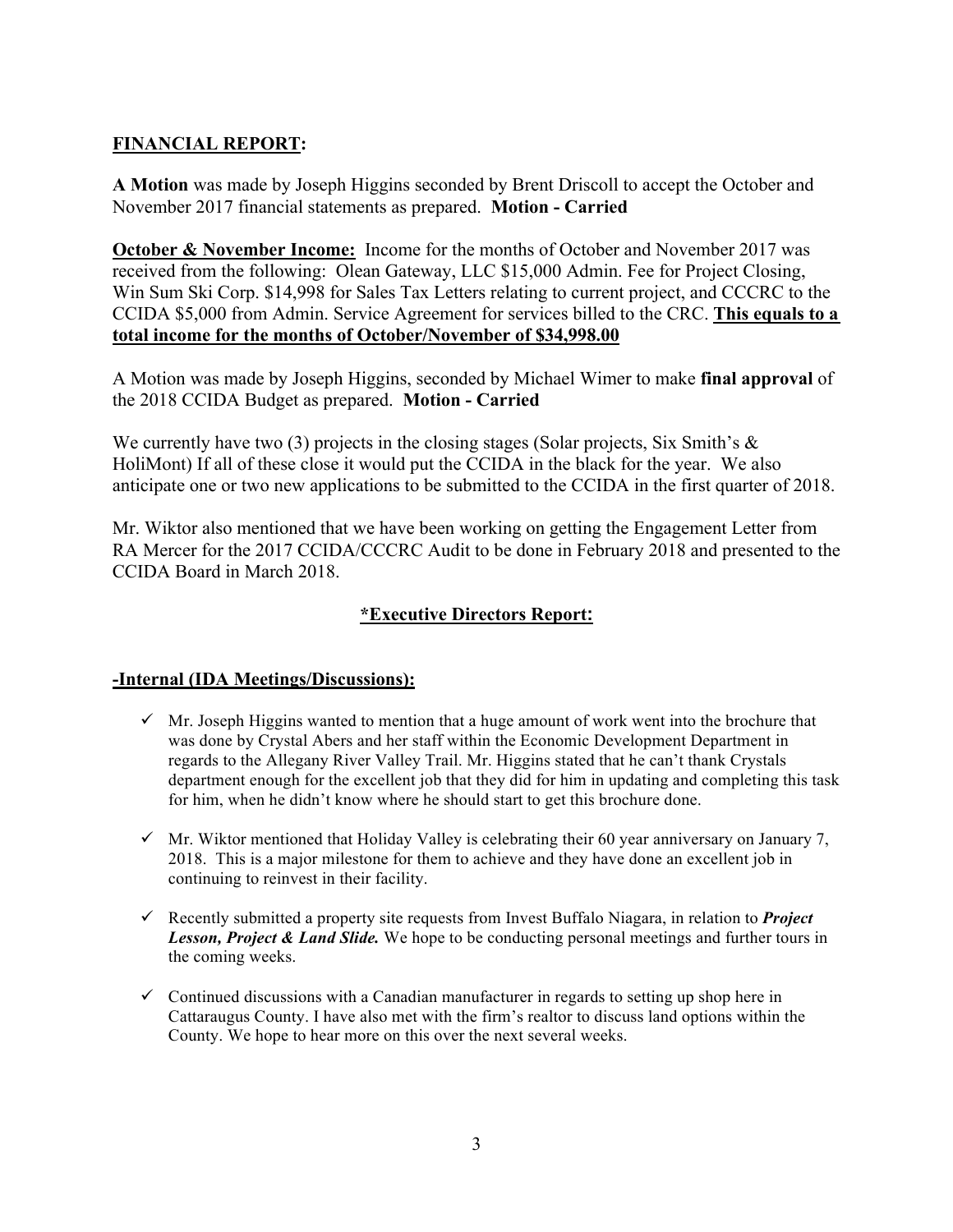- $\checkmark$  Met with a local development firm who is in the early stages of putting together a very large and significant development project in the Ellicottville area. Future meetings have already been set up.
- $\checkmark$  Contacted 10 manufacturers and businesses over the past few weeks to set up meetings before the Holidays. Looking to start lining up various proposed projects and possible development for 2018. Will be staying proactive on this!
- $\checkmark$  Met with a Buffalo area manufacturing company who is in the early stages of exploring a possible location in Cattaraugus County. I have a follow up meeting set for mid-December. This could be a great project for the County.
- ! Looking to set up an **"***Angel Fund",* for purposes of offsetting costs of the creation at set up of business plans. There is a great need for this type of professional service for our startups looking to do and complete an encompassing business plan.
- ! *Advanced Business Service Group:* Met and discussed with **Invest Buffalo Niagara** in regards to a report that they are putting out relating to area workforce and demographic information specifically for Cattaraugus County. Report will be issued by year end.
- $\checkmark$  Continued meeting and discussion with Kevin Hay's from Savarino Development in regards to the possible redevelopment of the Manny-Hanny Building in Olean.
- $\checkmark$  YEA! Kickoff on October 25<sup>th</sup> at OBD. The first class of YEA! Is underway. We are happy to announce and to be a financial sponsor to this new endeavor within Cattaraugus County.
- $\checkmark$  Met with Mark Storch with Arcadia Energy in regards to the potential of a few Cattaraugus County manufacturers developing Micro Grids at their facilities.
- $\checkmark$  Property tour in the Village of Cattaraugus in regards to the IDA conveying a parcel of land to the Village for the construction of their new Senior Center.
- $\checkmark$  Attended the Cattaraugus County Economic Development Team Meetings.
- $\checkmark$  Had a meeting with Tony Kuridzel from TM Montante Development to discuss potential development projects within Cattaraugus County.
- $\checkmark$  Attended Olean Business Development Corp. meetings.
- $\checkmark$  Met with Horace Goia in regards to a possible development deal within Cattaraugus County on Nov.  $30^{\text{th}}$ .
- $\checkmark$  Met with a local ""commercial project" developer to review and complete an application for the IDA to consider. Proposing to be on future IDA Board meeting Agenda (Hopefully January).

Mr. Wiktor stated that we should be having an application in before year end and would like to ask the Board if they would be opposed to scheduling a meeting in January to review this application. Mr. Wiktor was concerned that he would like to schedule the public hearing prior to the February  $1<sup>st</sup>$  CCIDA Board meeting. All Board members were in agreement that if it is necessary they would not be opposed to having a meeting in January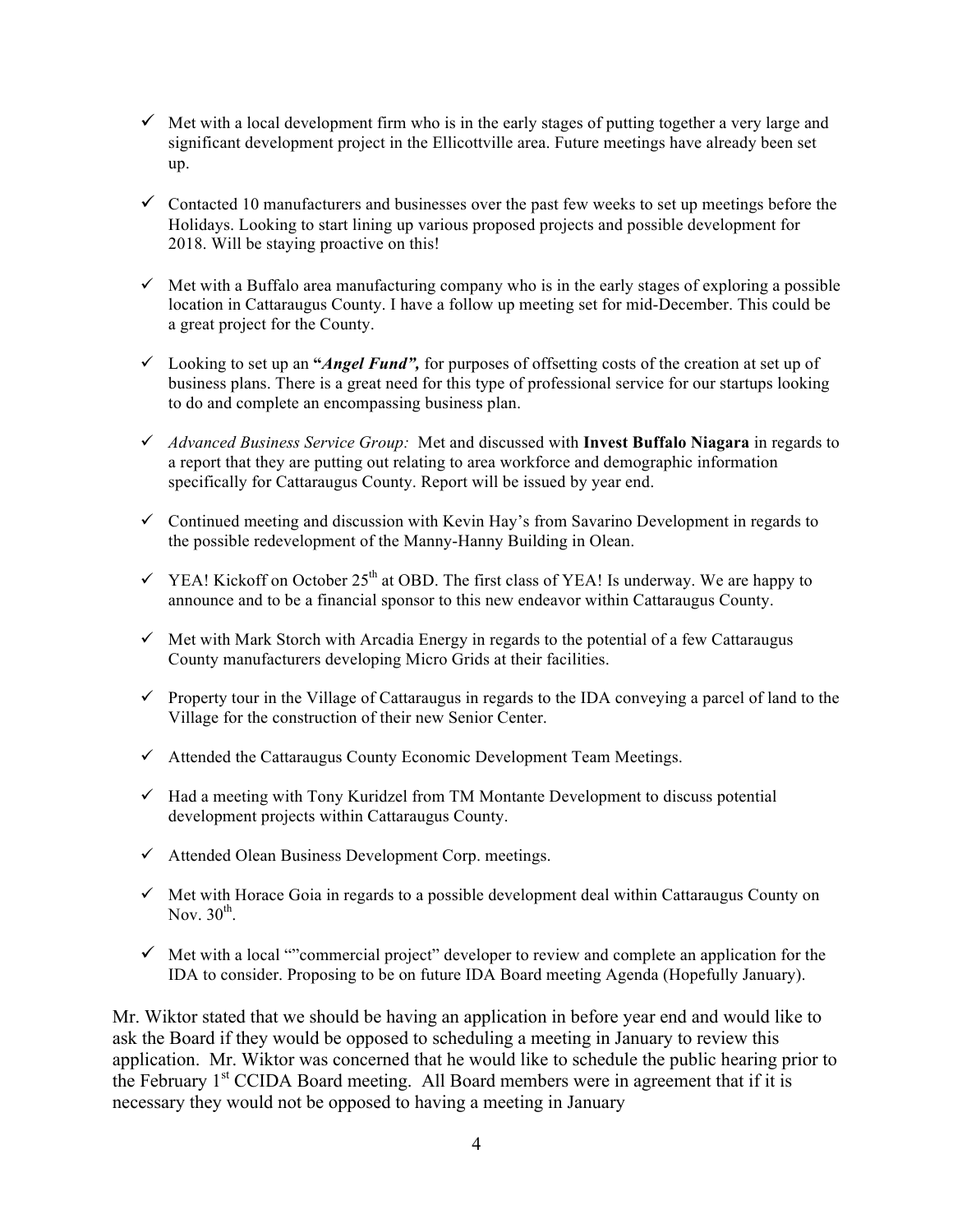### **-External (Points of Interest relating to the CCIDA):**

- $\checkmark$  2017-CCIDA Year In Review: Corey has prepared the final year in review report to submit to the Board of Directors. The report details many of the highlights and projects that the CCIDA was involved with in 2017. *Corey reviewed the report in full during the meeting.* Corey also prepared a 6 (six) month year in review for the Cattaraugus County Legislature earlier this year to keep the Legislature up to date with what is happening at the IDA.
- ! **Unemployment Rate Update:** This report shows the ranking by Counties in regards to unemployment rate, as of October 2017. Cattaraugus County has reduced its unemployment rate from one year ago.
- ! **Minor County Employment:** Data for Cattaraugus Count*y* A snapshot report prepared by NYSDOL in regards to the total employment by sector in Cattaraugus County.
- ! **New York State Department of Labor Report:** Statistics reported by the NYS Department of Labor. Further detailed information relating to employment projections for future years, via industry in Cattaraugus County.
- ! **Discussion on Recent Article in the OTH:** *"Cattaraugus County job stats steady analyst says".*  Report and presentation by John Slenker to the Cattaraugus County Legislature on overall employment numbers.
- ! **Cattaraugus-Allegany Workforce Development Board: Local Plan**. A plan that is in the "DRAFT" phase. Please see www.cawfny.com to view the complete draft report. This report is also being put together in conjunction with the NYSDOL. The targeted years for the plan are from 2017 through 2021.
- $\checkmark$  iEvolve Technologies: We are happy to report, a contract was signed for the creation of a new economic development website, to include a social media platform as well as a site/building directory. The CCIDA Board approved the expenditure of \$5,000 and the billing came in at \$4,800 to date. Full Marketing update to be given as well relating to some of the ideas and thrusts that have been discussed. Mr. Joe Snyder and Corey Wiktor have dedicated a considerable amount of time to this effort to keep up with the ever evolving new technology, which will include facebook etc.. Mr. Wiktor has been sending at least two (2) hours per week the past 5 weeks at the iEvolve Technologies office to go over specific points with them. Mr. Wiktor stated that he needs to do a lot better in the social media aspect of his job to get the word out there in regards to the CCIDA.
- ! **2017 Regional Economic Development Council Awards:** Latest round of CFA Funding, award presentation on December  $13<sup>th</sup>$  at 11:00 AM in Albany.
- ! **Buffalo Business First Article:** November 14, 2017 "*Olean General hopes to offset losses through merger".*
- ! **Buffalo Business First Article:** November 15, 2017 "*Olean General files plans for senior inpatient psych unit".*
- ! **Billings Sheet Metal Inc.:** Monthly market bulletin by Billings Sheet Metal Inc.
- ! **US Census :** "*US Census Report Highlights Small Manufacturers Big Role in the US Economy".*  A very compelling and germane article on the role that small niche manufactures play in the overall economy.
- ! **The Buffalo News:**November 25, 2017 "*Area manufacturers gird for 'gray tsunami' of retirements.* Opportunity or threat? Workforce and human capital will be needed with the amount of current employees that will be retiring in the next several years.
- ! **Olean Times Herald Article:** November 25, 2017 By: Rick Miller "*This is looking like a*  record year for county bed taxes". Good news!
- ! **Governing.com:** *"Deep in the Desert, an Experiment in Economic Development".* Interesting article in regards to rural economic development success stories. Something we can learn from!